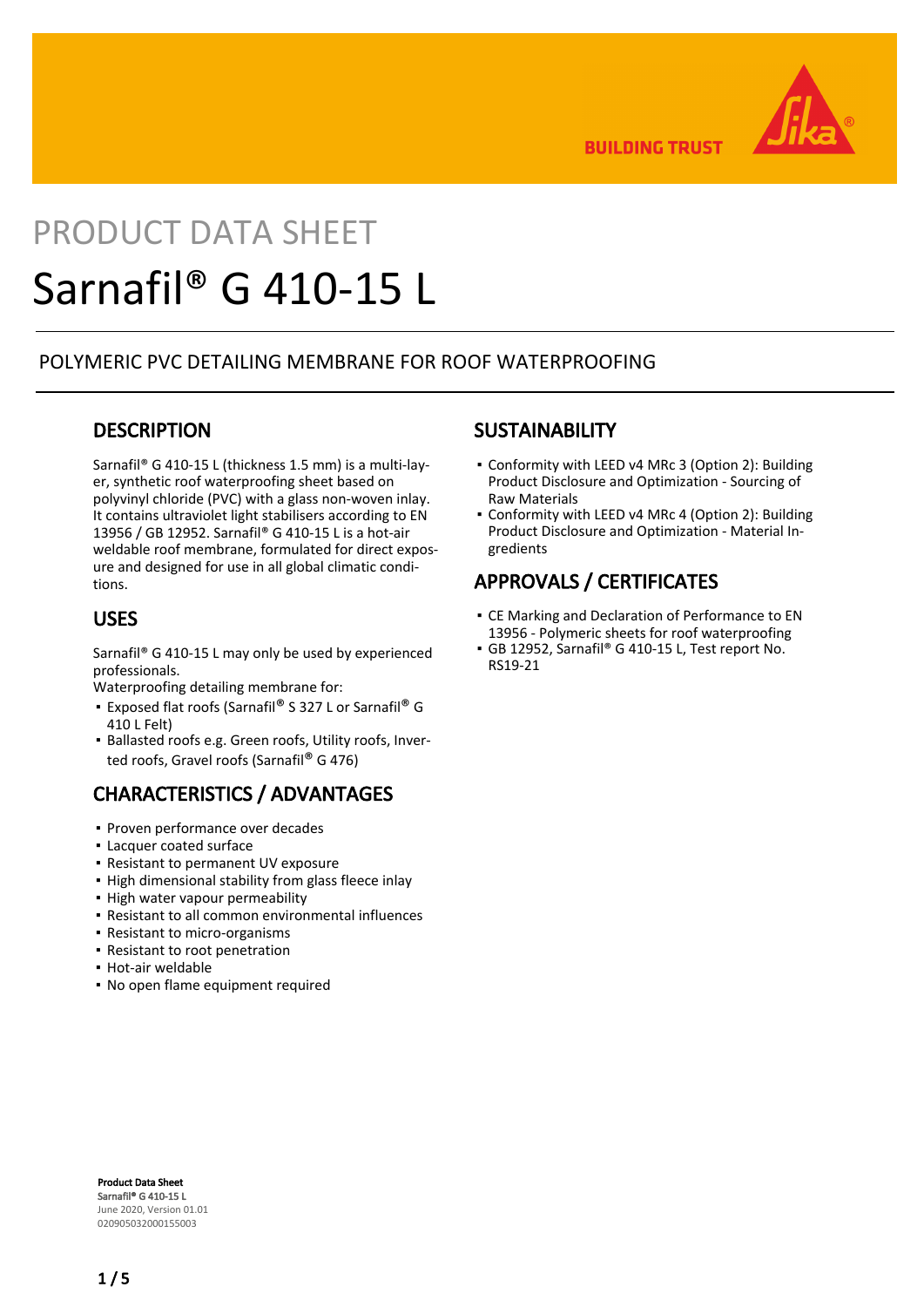# PRODUCT INFORMATION

| Composition                | Polyvinyl Chloride (PVC)                                                                                                                                                                                                                                     |                                  |  |  |
|----------------------------|--------------------------------------------------------------------------------------------------------------------------------------------------------------------------------------------------------------------------------------------------------------|----------------------------------|--|--|
| Packaging                  | Standard rolls are wrapped individually in a blue PE-foil.                                                                                                                                                                                                   |                                  |  |  |
|                            | Packing unit                                                                                                                                                                                                                                                 | Refer to price list              |  |  |
|                            | Roll length                                                                                                                                                                                                                                                  | 20,00 m                          |  |  |
|                            | Roll width                                                                                                                                                                                                                                                   | 2,00 m                           |  |  |
|                            | Roll weight                                                                                                                                                                                                                                                  | 78 kg                            |  |  |
|                            | Refer to current price list for packaging variations.                                                                                                                                                                                                        |                                  |  |  |
| Appearance / Colour        | Surface                                                                                                                                                                                                                                                      | matt                             |  |  |
|                            | Colours                                                                                                                                                                                                                                                      |                                  |  |  |
|                            | <b>Top Surface</b>                                                                                                                                                                                                                                           | white (other colours on request) |  |  |
|                            | <b>Bottom surface</b>                                                                                                                                                                                                                                        | dark grey                        |  |  |
| <b>Shelf life</b>          | 5 years from date of production.                                                                                                                                                                                                                             |                                  |  |  |
|                            | dry conditions and temperatures between +5 °C and +30 °C. Store in a ho-<br>rizontal position. Do not stack pallets of the rolls on top of each other, or<br>under pallets of any other materials during transport or storage. Always<br>refer to packaging. |                                  |  |  |
| <b>Product Declaration</b> | EN 13956: Polymeric sheets for roof waterproofing<br>GB 12952 - Type G                                                                                                                                                                                       |                                  |  |  |
| <b>Visible Defects</b>     | Pass                                                                                                                                                                                                                                                         | (EN 1850-2)                      |  |  |
| Length                     | 20 m (-0 / +5 %)                                                                                                                                                                                                                                             | (EN 1848-2)                      |  |  |
| Width                      | $2 m (-0.5 / +1%)$                                                                                                                                                                                                                                           | (EN 1848-2)                      |  |  |
| <b>Effective Thickness</b> | 1,5 mm (-5 / +10 %)                                                                                                                                                                                                                                          | (EN 1849-2)                      |  |  |
| <b>Overall Thickness</b>   | 1,5 mm (-5 % / +10 %)                                                                                                                                                                                                                                        | (GB 12952)                       |  |  |
| <b>Straightness</b>        | $\leq 30$ mm                                                                                                                                                                                                                                                 | (EN 1848-2)                      |  |  |
| <b>Flatness</b>            | $\leq 10$ mm                                                                                                                                                                                                                                                 | (EN 1848-2)                      |  |  |
| Mass per unit area         | 1,89 kg/m <sup>2</sup> (-5 / +10 %)                                                                                                                                                                                                                          | (EN 1849-2)                      |  |  |
|                            |                                                                                                                                                                                                                                                              |                                  |  |  |

# TECHNICAL INFORMATION

| <b>Resistance to Impact</b>           | hard substrate                                                          | $\geq 600$ mm                | (EN 12691)    |
|---------------------------------------|-------------------------------------------------------------------------|------------------------------|---------------|
|                                       | soft substrate                                                          | $\geq$ 1250 mm               |               |
|                                       | watertight                                                              |                              | (GB/T20624.2) |
| <b>Resistance to Static Load</b>      | soft substrate                                                          | $\geq$ 20 kg                 | (EN 12730)    |
|                                       | rigid substrate                                                         | $\geq$ 20 kg                 |               |
|                                       | watertight                                                              |                              | (GB/T328.25)  |
| <b>Resistance to Root Penetration</b> | Pass                                                                    |                              | (EN 13948)    |
| <b>Tensile strength</b>               | longitudinal $(md)^{1)}$                                                | $\geq$ 8,5 N/mm <sup>2</sup> | (EN 12311-2)  |
|                                       | Ctransversal (cmd) <sup>2)</sup>                                        | $\geq$ 8,5 N/mm <sup>2</sup> |               |
|                                       | longitudinal $(md)^{1}$                                                 | $\geq 10$ MPa                | (GB/T328.9)   |
|                                       | transversal (cmd) <sup>2)</sup>                                         | $\geq 10$ MPa                |               |
|                                       | $1)$ md =<br>machine direction<br>$^{2)}$ cmd = cross machine direction |                              |               |

Product Data Sheet Sarnafil® G 410-15 L June 2020, Version 01.01 020905032000155003



**BUILDING TRUST**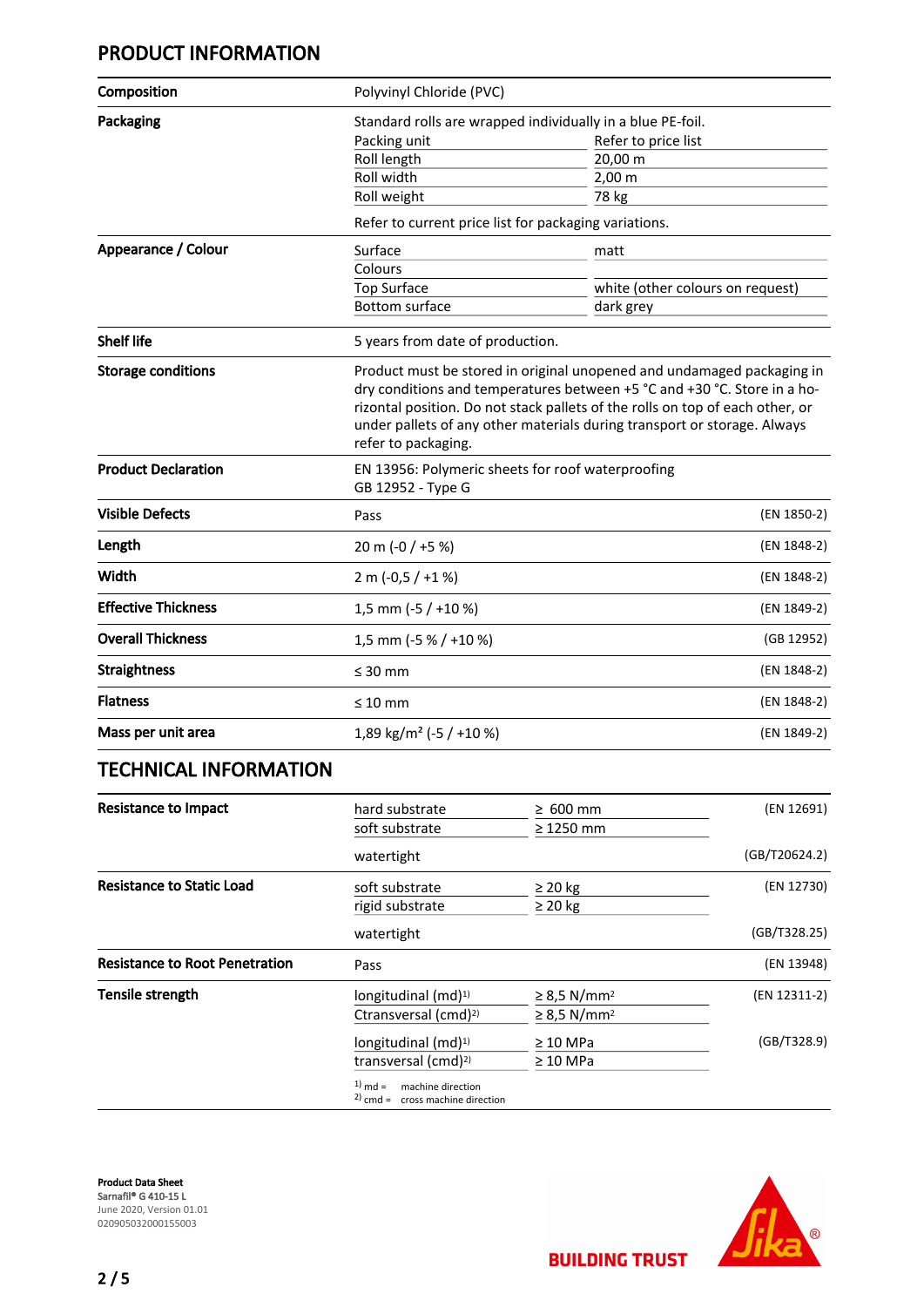| Elongation                                            | longitudinal $(md)1$<br>transversal (cmd) <sup>2)</sup>                                                                                                                                                                                                                                                                                                                               | $\geq 180 \%$<br>$\geq 180 \%$           | (EN 12311-2)               |  |
|-------------------------------------------------------|---------------------------------------------------------------------------------------------------------------------------------------------------------------------------------------------------------------------------------------------------------------------------------------------------------------------------------------------------------------------------------------|------------------------------------------|----------------------------|--|
|                                                       | $1)$ md =<br>machine direction<br>$2)$ cmd = cross machine direction                                                                                                                                                                                                                                                                                                                  |                                          |                            |  |
| <b>Elongation at break</b>                            | $\geq 200 \%$                                                                                                                                                                                                                                                                                                                                                                         |                                          | (GB/T328.9)                |  |
| <b>Dimensional stability</b>                          | longitudinal (md) <sup>1)</sup><br>transversal (cmd) <sup>2)</sup>                                                                                                                                                                                                                                                                                                                    | ≤   0,2   %<br>≤ $ 0,2 $ %               | (EN 1107-2)                |  |
|                                                       | ≤ 0,1 %                                                                                                                                                                                                                                                                                                                                                                               |                                          | (GB/T328.13)               |  |
|                                                       | $1)$ md = machine direction<br>$2)$ cmd = cross machine direction                                                                                                                                                                                                                                                                                                                     |                                          |                            |  |
| <b>Tear Strength</b>                                  | $\geq 50$ N/mm                                                                                                                                                                                                                                                                                                                                                                        |                                          | (GB/T529)                  |  |
| <b>Joint Peel Resistance</b>                          | Failure mode: C, no failure of the joint                                                                                                                                                                                                                                                                                                                                              |                                          | (EN 12316-2)               |  |
|                                                       | $\geq 3$ N/mm                                                                                                                                                                                                                                                                                                                                                                         |                                          | (GB/T328.21)               |  |
| <b>Foldability at Low Temperature</b>                 | $≤ -25 °C$<br>no crack                                                                                                                                                                                                                                                                                                                                                                |                                          | (EN 495-5)<br>(GB/T328.15) |  |
| <b>Reaction to fire</b>                               | Class E                                                                                                                                                                                                                                                                                                                                                                               |                                          | (GB 8624 / EN13501-1)      |  |
| <b>Retention of Properties after Heat Age-</b><br>ing | tensile strength retention<br>elongation retention<br>low temperature bend                                                                                                                                                                                                                                                                                                            | $\geq 85 \%$<br>$\geq 80 \%$<br>no crack | (GB/T18244)                |  |
| <b>Resistance to UV Exposure</b>                      | Pass (> 5 000 h / grade 0)                                                                                                                                                                                                                                                                                                                                                            |                                          | (EN 1297)                  |  |
| <b>Resistance to Weathering</b>                       | tensile strength retention<br>elongation retention<br>low temperature bend                                                                                                                                                                                                                                                                                                            | $\geq 85 \%$<br>$\geq 80 \%$<br>no crack | (GB/T18244)                |  |
| <b>Water Vapour Transmission</b>                      | $\mu$ = 15 000                                                                                                                                                                                                                                                                                                                                                                        |                                          | (EN 1931)                  |  |
| Water absorption                                      | wet weight<br>dry weight                                                                                                                                                                                                                                                                                                                                                              | $\leq 4\%$<br>$\ge -0.4%$                | (GB 12952)                 |  |
| Watertightness                                        | Pass<br>watertight                                                                                                                                                                                                                                                                                                                                                                    |                                          | (EN 19289)<br>(GB/T328.10) |  |
| <b>Solar Reflectance</b>                              | 0,80                                                                                                                                                                                                                                                                                                                                                                                  |                                          | (GJB 2502.2)               |  |
| <b>Solar Reflectance Index</b>                        | 106 (white, initial)                                                                                                                                                                                                                                                                                                                                                                  |                                          | (ASTM E 1980)              |  |
| <b>SYSTEMS</b>                                        |                                                                                                                                                                                                                                                                                                                                                                                       |                                          |                            |  |
| <b>System Structure</b>                               | The following products must be considered for use depending on roof<br>design:<br>• Sarnafil® Metal Sheet<br>$\blacksquare$ Sarnabar <sup>®</sup><br>• Sarna Seam Cleaner<br>• Sarnacol® 2170 (contact adhesive)<br>• Sarna Cleaner<br>Ancillary products: wide range of accessories is available e.g. prefabricated<br>parts, roof drains, scuppers, walkway pads and decor profiles |                                          |                            |  |
| Compatibility                                         | Not compatible in direct contact with bitumen, tar, fat, oil, solvent con-<br>taining materials and other plastic materials, e.g. expanded polystyrene<br>(EPS), extruded polystyrene (XPS), polyurethane (PUR), polyisocyanurate<br>(PIR) or phenolic foam (PF). These materials could adversely affect the<br>product properties.                                                   |                                          |                            |  |

Product Data Sheet Sarnafil® G 410-15 L June 2020, Version 01.01 020905032000155003

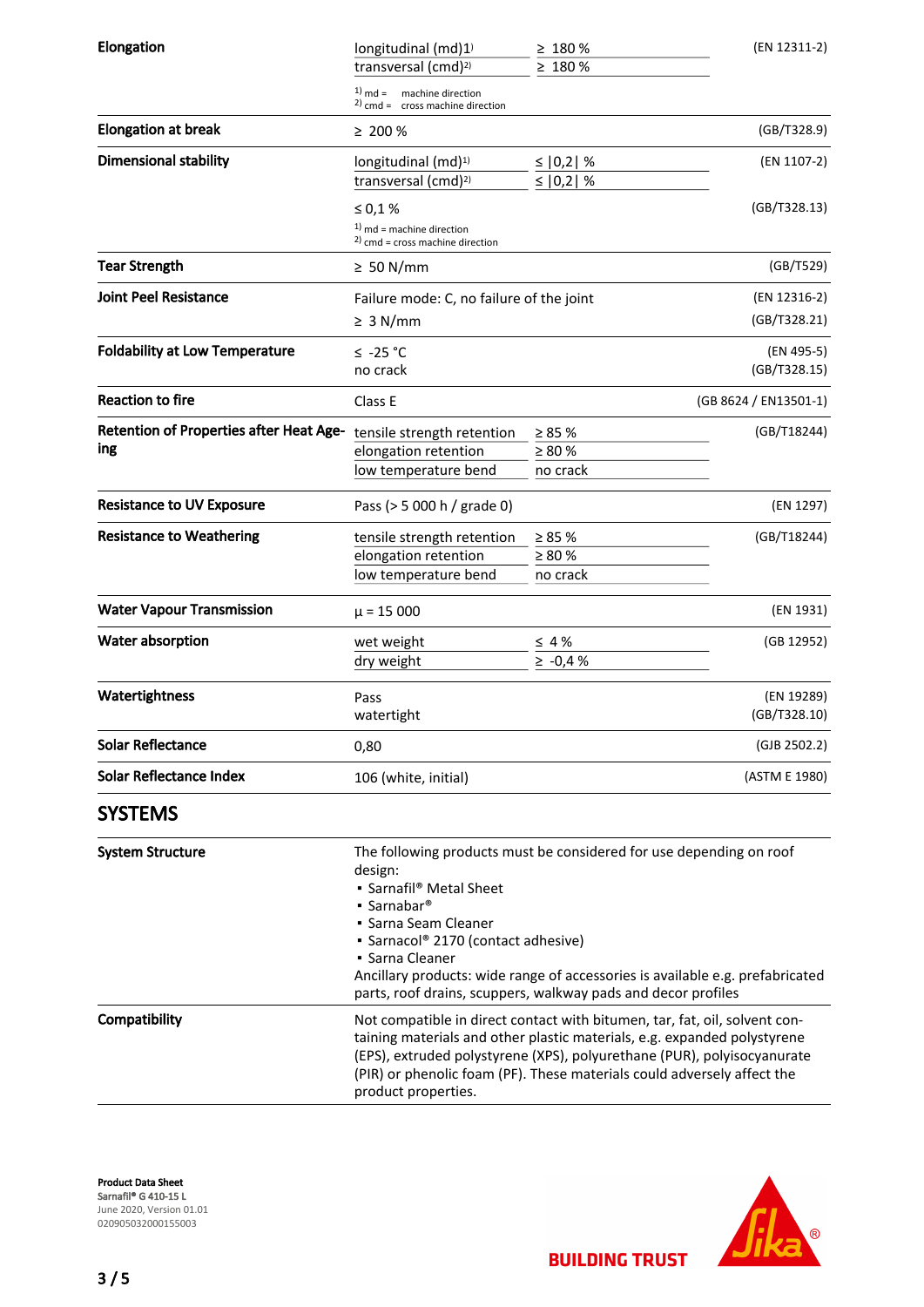# APPLICATION INFORMATION

Ambient Air Temperature **-20 °C** min. / +60 °C max.

Substrate Temperature -30 °C min. / +60 °C max.

### APPLICATION INSTRUCTIONS

#### EQUIPMENT

#### Hot welding overlap seams

Electric hot-air welding equipment, such as hand held manual hot air welding equipment and pressure rollers or automatic hot-air welding machines with controlled hot air temperature capability of a minimum +600 °C.

Recommended type of equipment:

- Manual: Leister Triac
- Automatic: Sarnamatic 681

#### SUBSTRATE QUALITY

The substrate surface must be uniform, smooth and free of any sharp protrusions or burrs, etc. Sarnafil® G 410-15 L must be separated from any incompatible substrates / materials by an effective separation layer to prevent accelerated ageing. The supporting layer must be compatible to the membrane, solvent resistant, clean, dry and free of grease and dust. Metal sheets must be degreased with Sarna Cleaner before adhesive is applied.

#### **APPLICATION**

#### Installation procedure

Strictly follow installation procedures as defined in method statements, application manuals and working instructions which must always be adjusted to the actual site conditions.

#### Flashings

Refer to standard details in Application Manual

#### Hot welding overlap seams

Overlap seams must be welded by electric hot welding equipment. Welding parameters including temperature, machine speed, air flow, pressure and machine settings must be evaluated, adapted and checked on site according to the type of equipment and the climatic conditions prior to welding. The effective width of welded overlaps by hot-air must be a minimum 20 mm.

#### Testing overlap seams

The seams must be mechanically tested with screwdriver (rounded edges) to ensure the integrity/completion of the weld. Any imperfections must be rectified by hot air welding.

### FURTHER INFORMATION

#### Installation

▪ Application Manual

# IMPORTANT CONSIDERATIONS

Installation work must only be carried out by Sika® trained and approved contractors experienced in this type of application.

- Ensure Sarnafil® G 410-15 L is prevented from direct contact with incompatible materials (refer to compatibility section).
- Do not apply to wet, damp or unclean surfaces
- The use of some ancillary products such as adhes-▪ ives, cleaners and solvents is limited to temperatures above +5 °C. Observe temperature limitations in the appropriate Product Data Sheets.
- **•** Special measures may be compulsory for installation below +5 °C ambient temperature due to safety requirements in accordance with national regulations.

# BASIS OF PRODUCT DATA

All technical data stated in this Data Sheet are based on laboratory tests. Actual measured data may vary due to circumstances beyond our control.

# LOCAL RESTRICTIONS

Note that as a result of specific local regulations the declared data and recommended uses for this product may vary from country to country. Consult the local Product Data Sheet for the exact product data and uses.

# ECOLOGY, HEALTH AND SAFETY

Fresh air ventilation must be ensured, when working (welding) in closed rooms. Installation of RAL 9016 SR type requires the use of UV protection goggles.

#### REGULATION (EC) NO 1907/2006 - REACH

This product is an article as defined in article 3 of regulation (EC) No 1907/2006 (REACH). It contains no substances which are intended to be released from the article under normal or reasonably foreseeable conditions of use. A safety data sheet following article 31 of the same regulation is not needed to bring the product to the market, to transport or to use it. For safe use follow the instructions given in the product data sheet. Based on our current knowledge, this product does not contain SVHC (substances of very high concern) as listed in Annex XIV of the REACH regulation or on the candidate list published by the European Chemicals Agency in concentrations above  $0,1 %$  (w/w).

Product Data Sheet Sarnafil® G 410-15 L June 2020, Version 01.01 020905032000155003



**BUILDING TRUST**